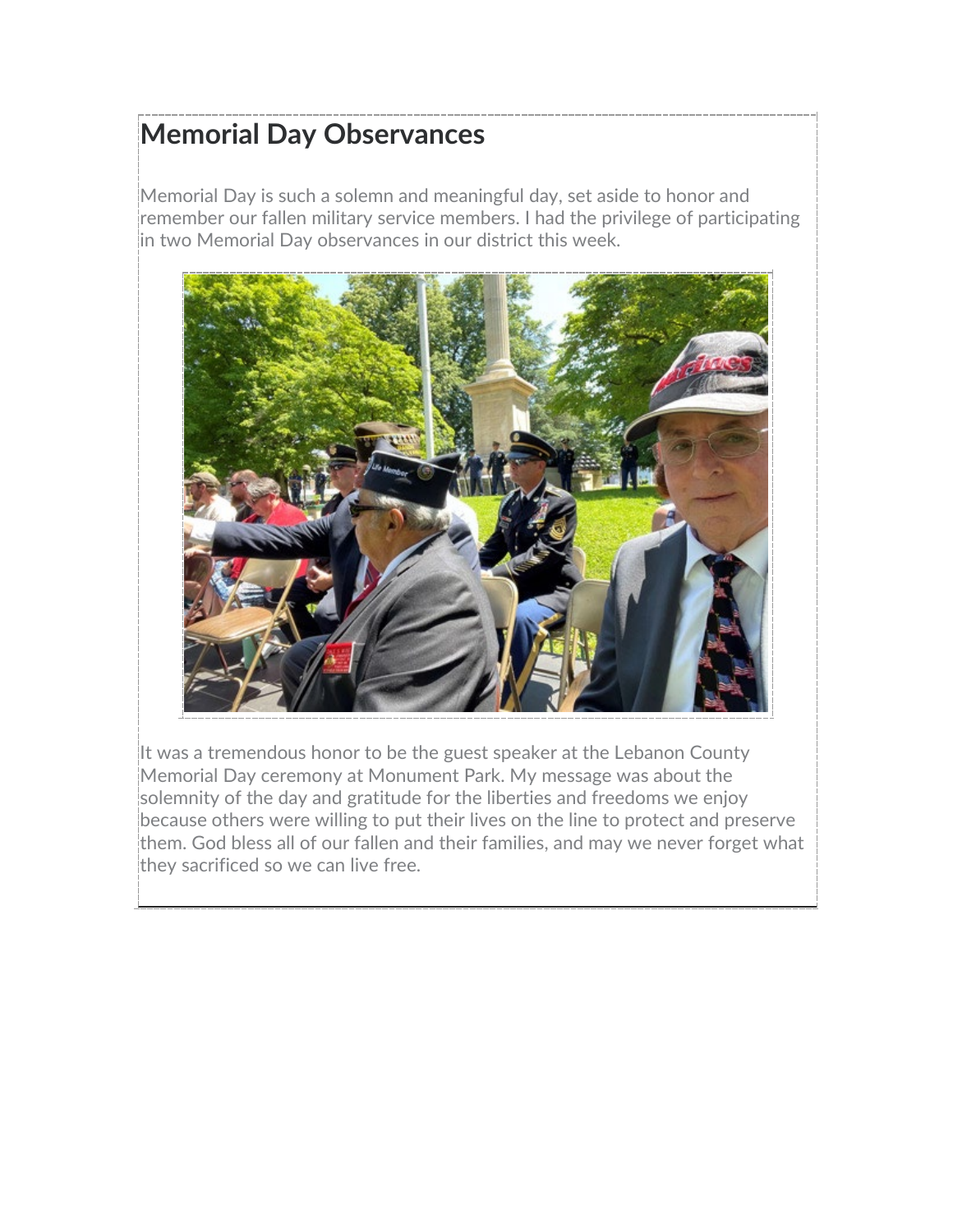

It was also a pleasure to participate in the Palmyra Memorial Day parade with Nancie Coover and her son, Luke. Nancie works in our district office. It was great to see so many good friends in one place. The band was outstanding and the community spirit exceptional.

# **Mahaffey Boys of Palmyra Claim State Doubles Title**

Congratulations to Aiden and Tyler Mahaffey of Palmyra Area High School, on winning the 2022 PIAA 3A Boys' Doubles Tennis Championship on Saturday. Well done! [The win earned them special recognition on WGAL TV.](https://youtu.be/cjjyKT-nnj0)

### **How to Avoid Scams**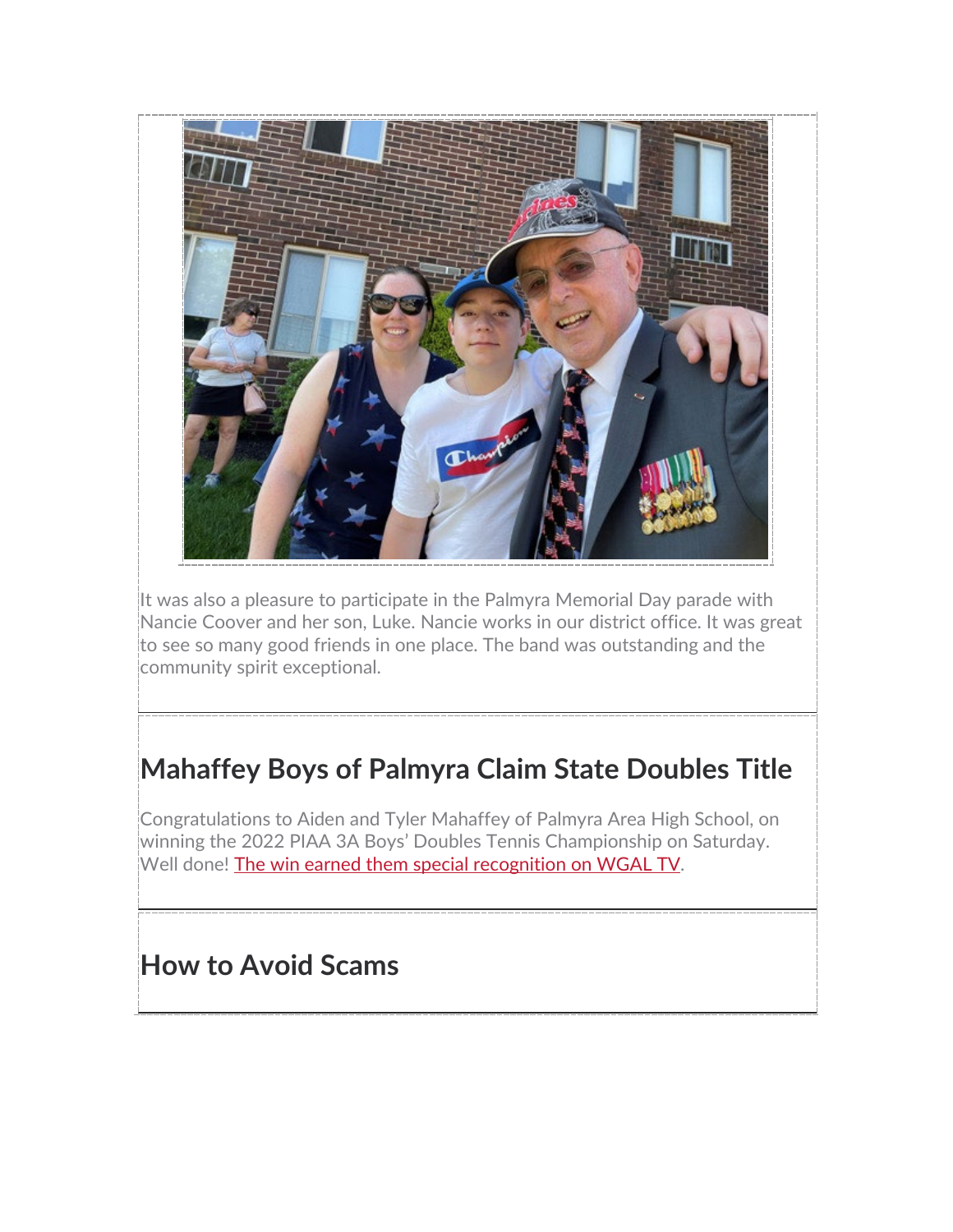

On Thursday, I hosted a seminar on how to avoid becoming a victim of a scam. Senior citizens are often the targets of scams. However, anyone can fall victim to them. The seminar highlighted some of the clever techniques used by scammers to trick you into giving up your assets and personal information. My thanks to Jerry Mitchell of the Pennsylvania Office of Attorney General, who conducted the seminar, sharing his knowledge and experience on this type of fraud and how to protect ourselves against it.

### **Veterans Beware of 'Pension Poaching'**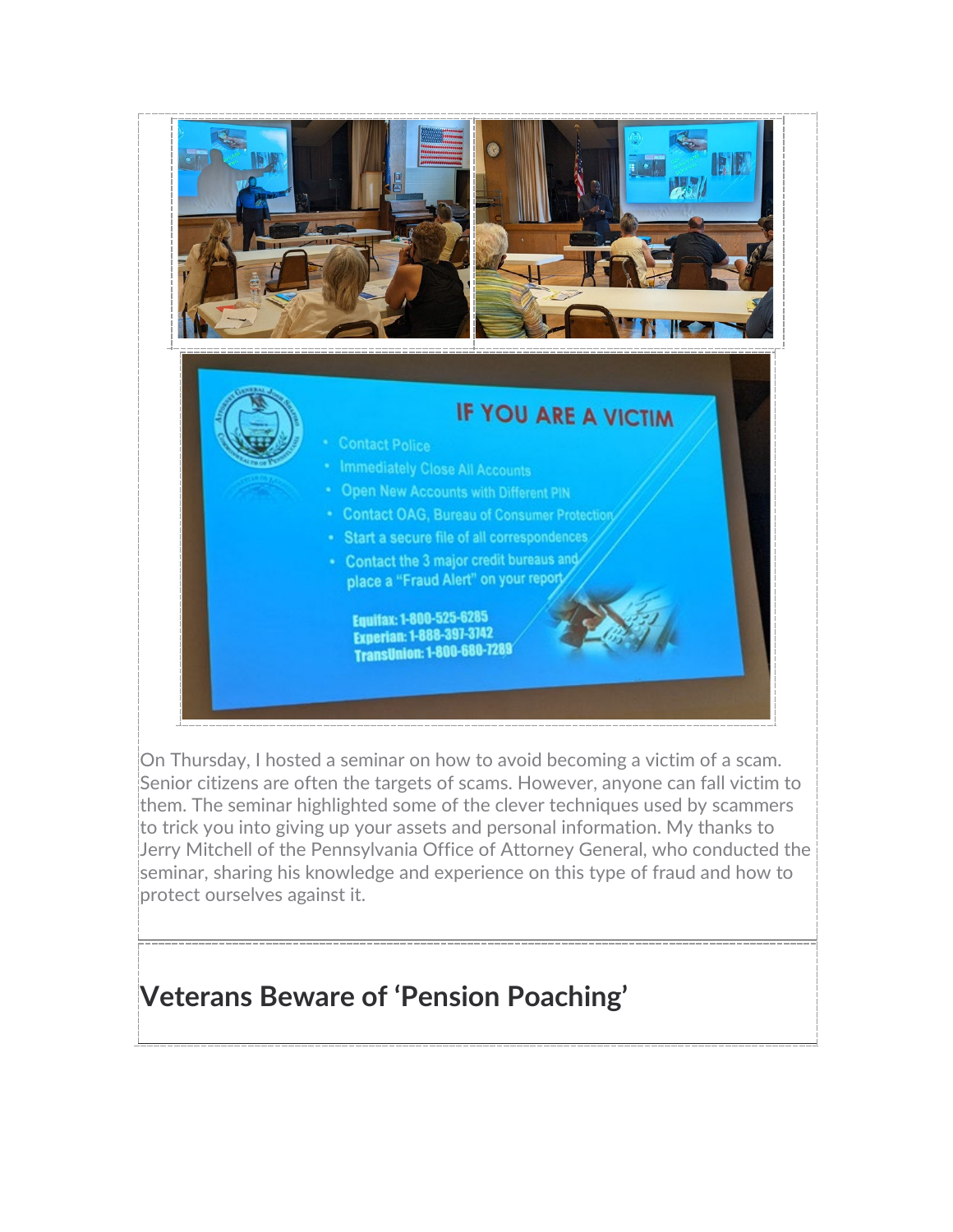The Pennsylvania Department of Military and Veterans Affairs (DMVA) is urging veterans and their advocates to be on high alert for scammers looking to poach their VA pension benefits. Veteran pension poaching occurs when scammers, unscrupulous players or dishonest financial planners, charge veterans or their beneficiaries for help in applying for or submitting applications for VA pensions. The scheme often involves financial maneuvers such as advising claimants to hide their assets in trusts or annuity products sometimes resulting in lost investments and lucrative fees paid to



the advisor. Veterans and their advocates should remember to NEVER share their VA login information, or deposit VA benefits directly into a third-party bank account unless the person is court appointed or a VA accredited fiduciary. Veterans or their advocates should never pay for forms or to submit applications; to restructure assets in order to "qualify"; for the promise of eligibility for a pension; or to receive a lump sum payment on a pension. There are approximately [200 veteran service officers](https://www.dmva.pa.gov/veteransaffairs/Documents/Veterans%20Service%20Officers/Veteran%20Service%20Officers%20Contact%20Information%20January%202021.pdf) in Pennsylvania who work within organizations such as the DMVA, [county veterans affairs offices](https://www.dmva.pa.gov/veteransaffairs/Pages/Outreach-and-Reintegration/County-Directors.aspx) and several veterans service organizations. If you have experienced or suspect a pension scam, contact the Office of Attorney General at **717-783-1944**, email **PAvets@attorneygeneral.gov**, or submit a complaint online at [attorneygeneral.gov.](https://www.attorneygeneral.gov/) As always, my office would be happy to assist you.

### **House Approves Turnpike Consumer Protection Bill**

Legislation to better protect consumers who travel the Pennsylvania Turnpike has been unanimously approved by the state House. [House Bill 2139,](https://www.legis.state.pa.us/cfdocs/billInfo/billInfo.cfm?sYear=2021&sInd=0&body=H&type=B&bn=2139) which I co-sponsored, would require the Pennsylvania Turnpike Commission (PTC) to notify an E-ZPass account holder the first time the person incurs a v-toll in a calendar year. V-tolls are assessed when a driver's E-ZPass transponder is not detected as their vehicle enters or exits the turnpike or travels through a toll plaza. In 2021, more than 200,000 Pennsylvanians were charged v-tolls and many were unaware of the charges. The bill

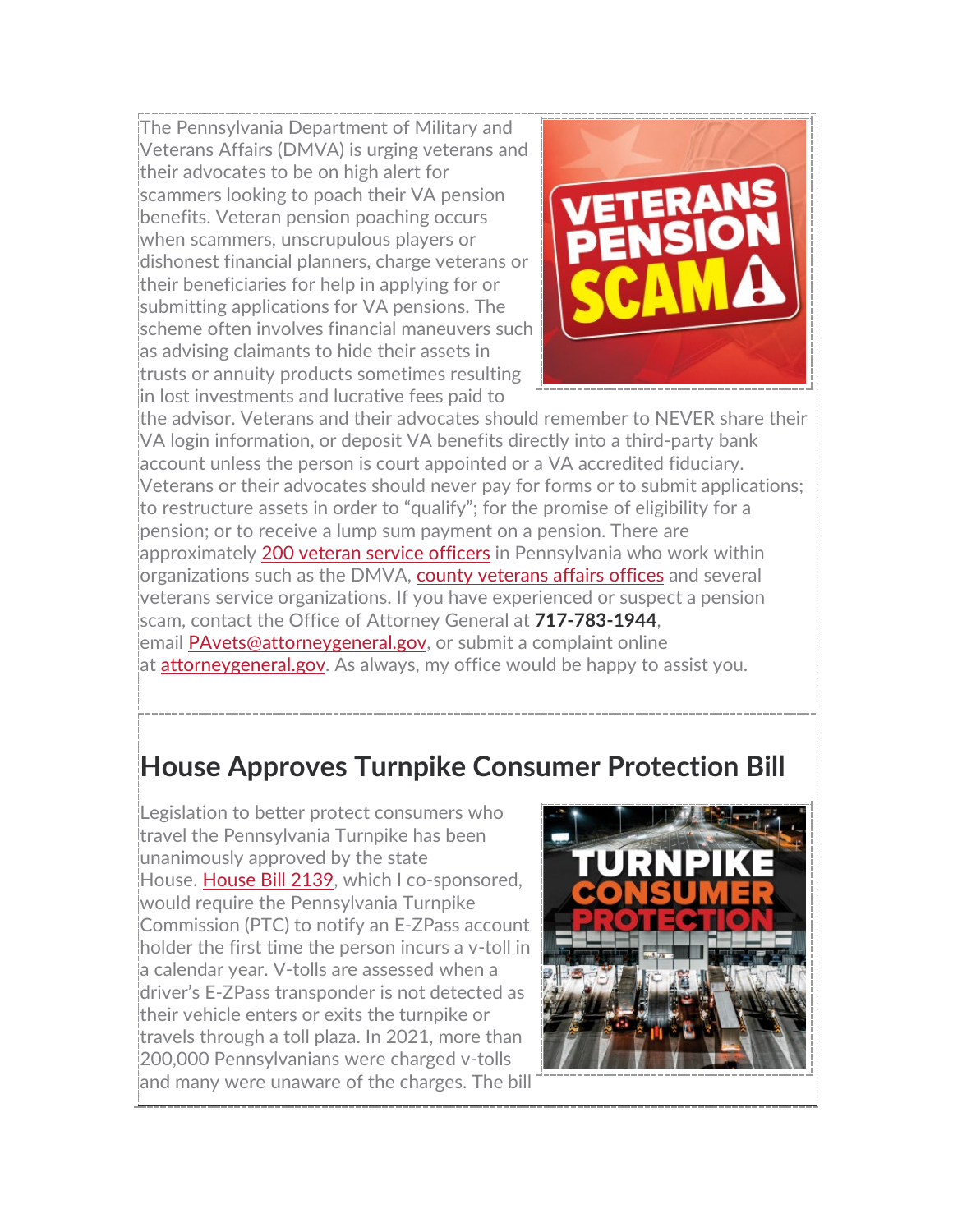also would:

• Decrease the threshold at which penalties can be assessed against drivers who don't pay. A driver's vehicle registration could be suspended after four unpaid tolls, rather than the current six, and after \$250 in unpaid tolls instead of the current \$500.

• Make technical updates to reflect the move toward cashless tolling and clarify what constitutes affirmative action by a driver to evade paying turnpike tolls.

• Require a feasibility study to review third-party processing and transaction accounts for toll collection.

• Require an annual report to the General Assembly summarizing collected and uncollected toll revenues for the previous fiscal year, projected collected and uncollected toll revenues for the previous fiscal year, and reasons for uncollected toll revenues.

The bill now goes to the Senate for consideration.

## **House OKs Bill to Improve Behavioral Health Care Access**

Last week, the House passed legislation that would aim to reduce delays in care for patients with behavioral health needs. House Bill [1644](https://www.legis.state.pa.us/cfdocs/billInfo/billInfo.cfm?sYear=2021&sInd=0&body=H&type=B&bn=1644) would create a Medicaid Care Transition Program to ensure hospitals, individual counties, the Pennsylvania Department of Human Services (DHS) and managed care organizations communicate and coordinate care. They also would be required to create uniform policies and procedures to assist in transitioning these individuals out of the emergency room and into appropriate care settings where they would get the help they



need. In addition, the legislation would require DHS to develop a standardized, timely process for placement of patients statewide who are enrolled in Medicaid and diagnosed with behavioral health or other long-term care needs. It would also implement accountability measures for Behavioral Health Medicaid Managed Care Organizations (BH-MCOs) by holding them responsible for the adequate level of and accessibility to health care they are being paid to provide for Medicaid patients. The bill now goes to the Senate for consideration.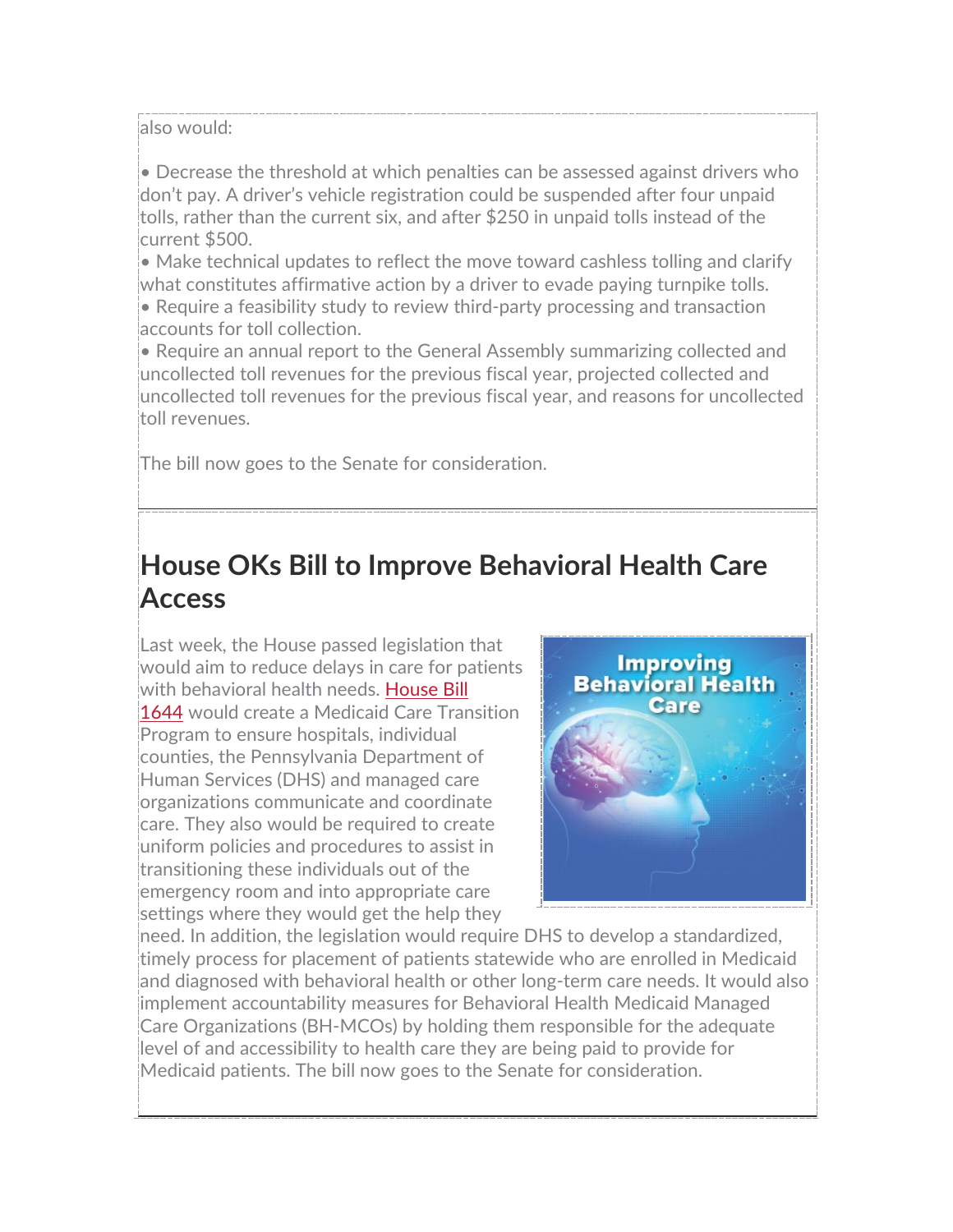### **Bill to Assist Older Foster Youth Passed by House**

The House has advanced legislation to help older youths in foster care find more permanent family connections. [House Bill 1866](https://www.legis.state.pa.us/cfdocs/billInfo/billInfo.cfm?sYear=2021&sInd=0&body=H&type=B&bn=1866) would build on existing state requirements that foster youth receive counseling and other services as they grow older, including the identification of family members who may be willing to assume a primary caretaker or other supportive role. Currently, about half of the state's foster youth "age out" of the system without ever having found permanency with a family, whether through adoption, permanent legal custodianship, or reunification with the youth's



family of origin. Youths leaving the child welfare system without having adults in their lives who can help support and guide them during this critical transition time face soberingly high incidences of outcomes such as incarceration and homelessness. The bill now goes to the Senate.

#### **Bill Would Establish Additional Funding Source for Children's Trust Fund**

Legislation to establish another funding source for Pennsylvania's Children's Trust Fund (CTF) recently passed the state House. The fund provides grants for programs to prevent child abuse and neglect in the Commonwealth. Currently, funds for the CTF are generated by a \$10 surcharge on all applications for marriage licenses and divorce complaints. Donations to the CTF can also be designated on state tax returns and other external sources. However, donations have been declining over the past 10 years. [House Bill 2437](https://www.legis.state.pa.us/cfdocs/billInfo/billInfo.cfm?sYear=2021&sInd=0&body=H&type=B&bn=2437) would create another stream of funding for the CTF and would allow



individuals renewing their vehicle registration or a driver's license to contribute an optional \$5 donation to the CTF. Giving to this fund would not be a requirement, but an option provided to Pennsylvanians who want to help. The bill now goes to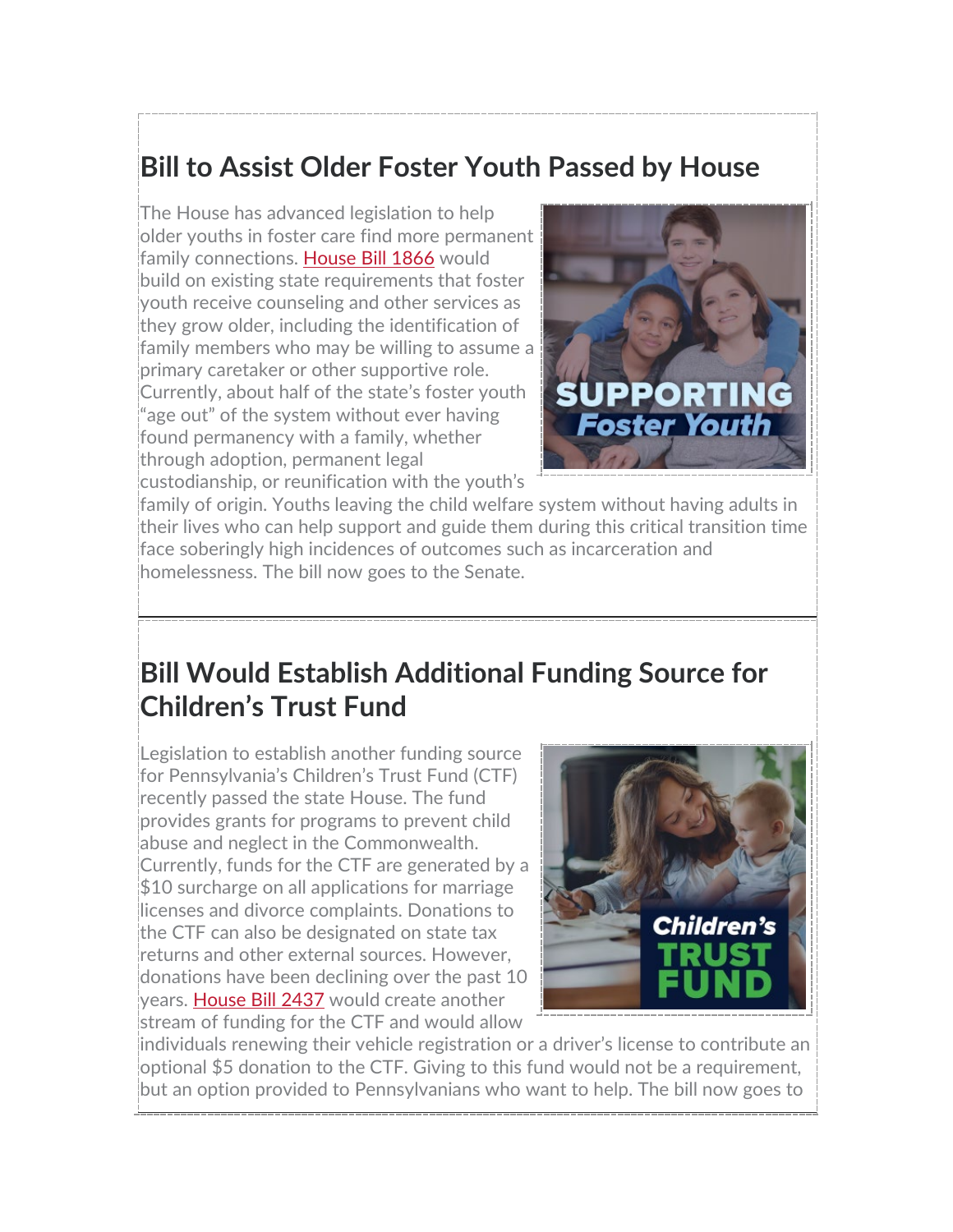the Senate for consideration.

### **Remembering D-Day**



June 6 marks the 78th anniversary of the Normandy landings during World War II, otherwise recognized as D-Day. D-Day marked the beginning of the final push across Europe to defeat Axis forces during World War II. More than 9,000 allied soldiers were killed or wounded in that battle alone. For a full history on DDay, [click here.](https://www.dday.org/) I wish to extend a special heartfelt thank you to the men and women who served that day, and our gratitude to those who did not come home. Your legacy is not forgotten.

#### **Fun for All Ages Awaits at PA Fairs**